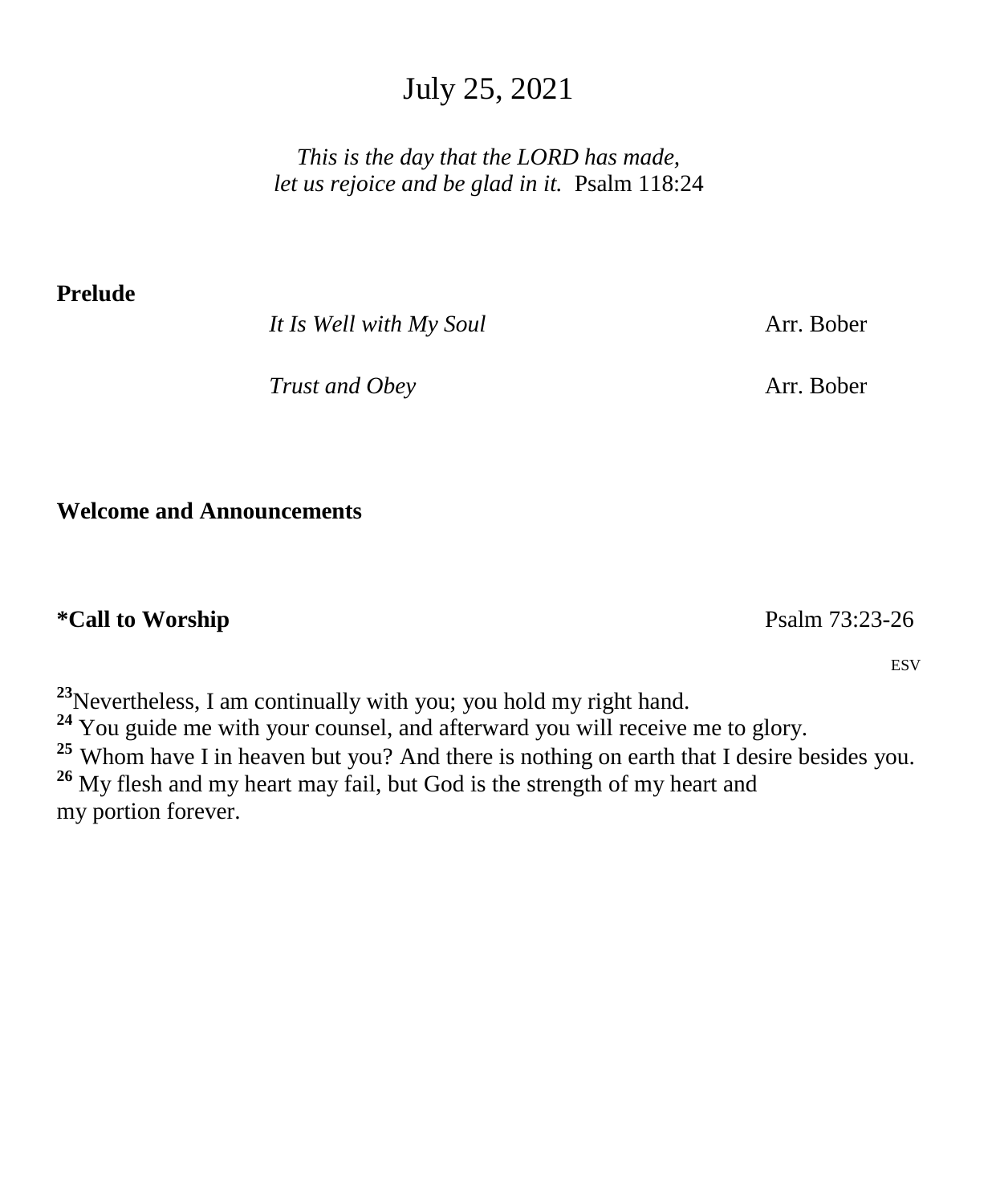I am Thine, O Lord, I have heard Thy voice, and it told Thy love to me; but I long to rise in the arms of faith, and be closer drawn to Thee. Draw me nearer, nearer, nearer blessed Lord, to the cross where Thou hast died; draw me nearer, nearer, nearer blessed Lord, to Thy precious, bleeding side.

Consecrate me now to Thy service, Lord, by the pow'r of grace divine; let my soul look up with a steadfast hope, and my will be lost in Thine. Draw me nearer, nearer, nearer blessed Lord, to the cross where Thou hast died; draw me nearer, nearer, nearer blessed Lord, to Thy precious, bleeding side.

O the pure delight of a single hour that before Thy throne I spend, when I kneel in prayer, and with Thee, my God, I commune as friend with friend. Draw me nearer, nearer, nearer blessed Lord, to the cross where Thou hast died; draw me nearer, nearer, nearer blessed Lord, to Thy precious, bleeding side.

There are depths of love that I cannot know till I cross the narrow sea; there are heights of joy that I may not reach till I rest in peace with Thee. Draw me nearer, nearer, nearer blessed Lord, to the cross where Thou hast died; draw me nearer, nearer, nearer blessed Lord, to Thy precious, bleeding side.

Hymns from *Trinity Hymnal* used by permission of Great Commission Publications.

## **\*Prayer of Invocation**

#### **Scripture Reading Gen. 42:1-17**

#### **Prayer of Confession**

Our gracious heavenly father, we confess our sins before you now and ask you to forgive us of them through your son, Jesus Christ. We have not tended to our own hearts like we should have this week. Forgive us for our lack of attention to prayer and study of your Word. Reignite in us a greater desire to be holy, for you are holy and we earnestly desire to be like you. Restore to us the joy that we so often take for granted, that comes from knowing our sins are forgiven, only in Jesus, and may our light be your light, that the world might see you. We pray these things in Jesus name, Amen.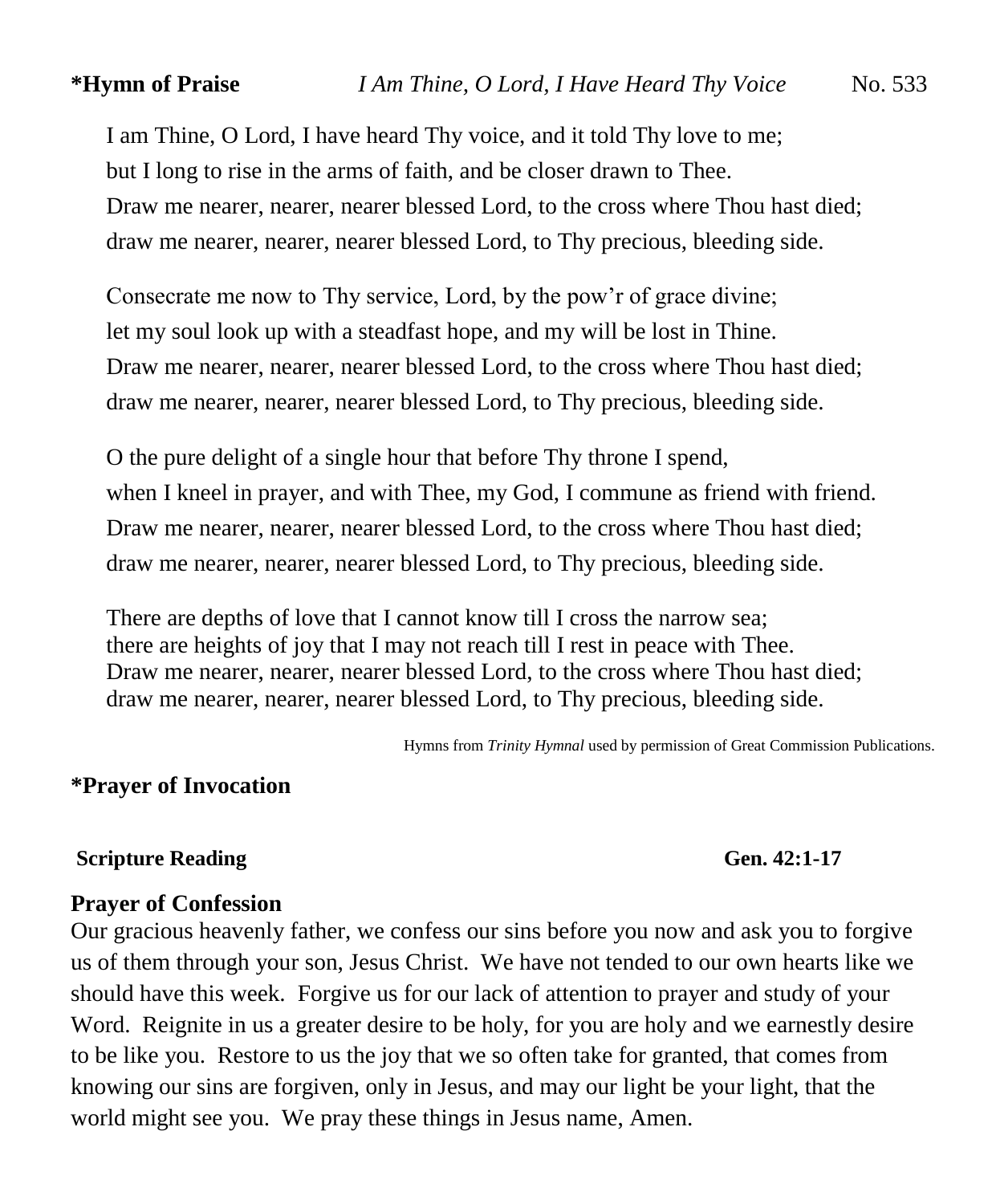### Assurance of Pardoning Grace **Particle 120 and Psalm 73:12-18** Psalm 73:12-18

<sup>12</sup> Behold, these are the wicked; always at ease, they increase in riches. **<sup>13</sup>** All in vain have I kept my heart clean and washed my hands in innocence. <sup>14</sup> For all the day long I have been stricken and rebuked every morning. <sup>15</sup> If I had said, "I will speak thus," I would have betrayed the generation of your children. **<sup>16</sup>** But when I thought how to understand this, it seemed to me a wearisome task, <sup>17</sup> until I went into the sanctuary of God; then I discerned their end. <sup>18</sup> Truly you set them in slippery places; you make them fall to ruin.

# **Hymn of Thanksgiving** *My Hope is Built on Nothing Less* No. 522

My hope is built on nothing less than Jesus' blood and righteousness; I dare not trust the sweetest frame, but wholly lean on Jesus name. On Christ, the solid rock, I stand; all other ground is sinking sand, all other ground is sinking sand.

When darkness veils His lovely face, I rest on His unchanging grace; in every high and stormy gale, my anchor holds within the veil. On Christ, the solid rock, I stand; all other ground is sinking sand, all other ground is sinking sand.

His oath, His covenant, His blood support me in the whelming flood; when all around my soul gives way, He then is all my hope and stay. On Christ, the solid rock, I stand; all other ground is sinking sand, all other ground is sinking sand.

When He shall come with trumpet sound, O may I then in Him be found; dressed in His righteousness alone, faultless to stand before the throne. On Christ, the solid rock, I stand; all other ground is sinking sand, all other ground is sinking sand.

Hymns from *Trinity Hymnal* used by permission of Great Commission Publications.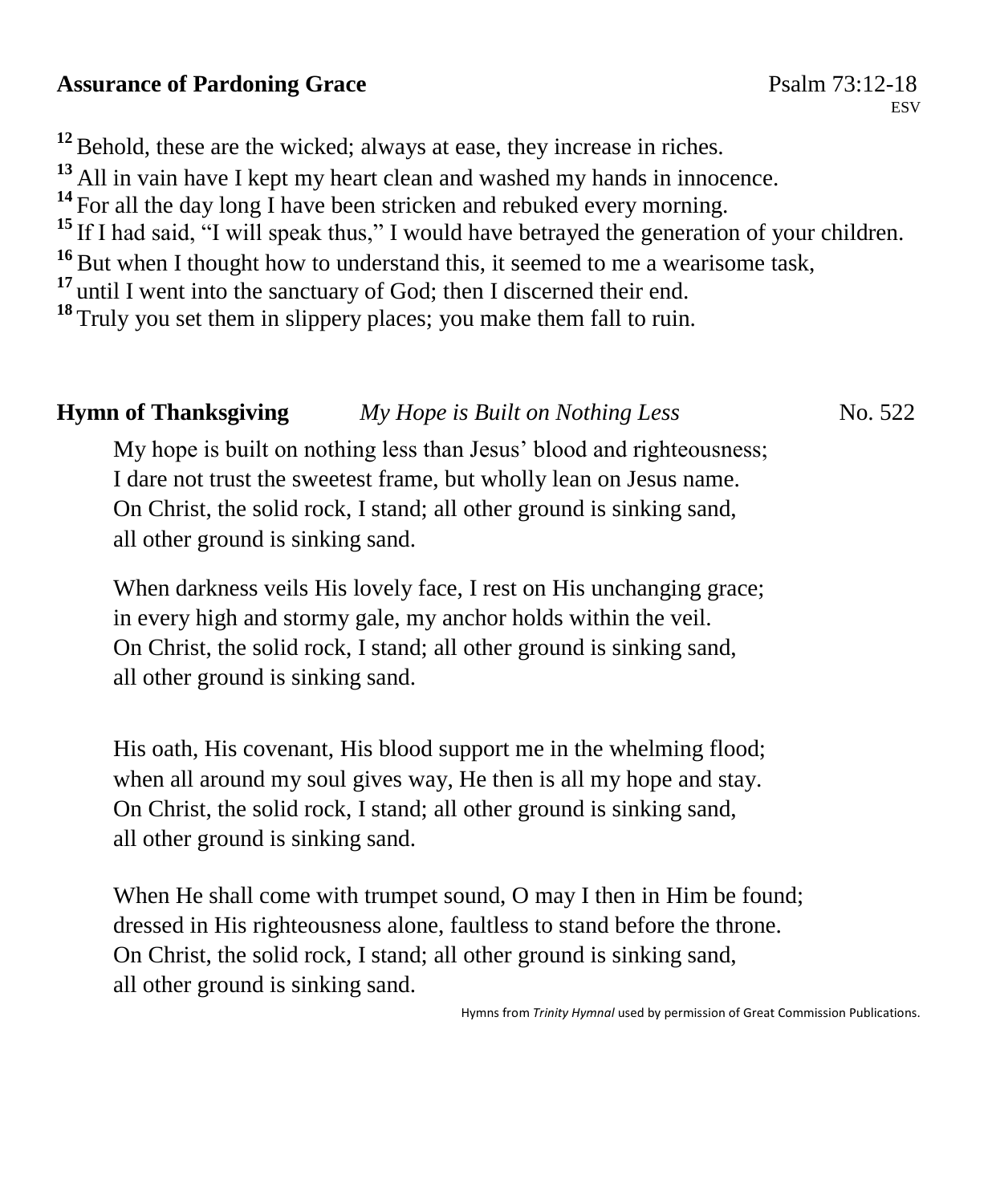# **Q. 45. Which is the first commandment?**

A. The first commandment is, Thou shalt have no other gods before me.

# **Q. 46. What is required in the first commandment?**

A. The first commandment requireth us to know and acknowledge God to be the only true God, and our God; and to worship and glorify him accordingly.

## **Prayer of Intercession**

**Offering** *I Surrender All Arr. Vandall* 

\***Doxology** No. 731

Praise God, from Whom all blessings flow;

Praise Him, all creatures here below;

Praise Him above, ye heav'nly host;

Praise Father, Son, and Holy Ghost.

Amen.

Hymns from *Trinity Hymnal* used by permission of Great Commission Publications.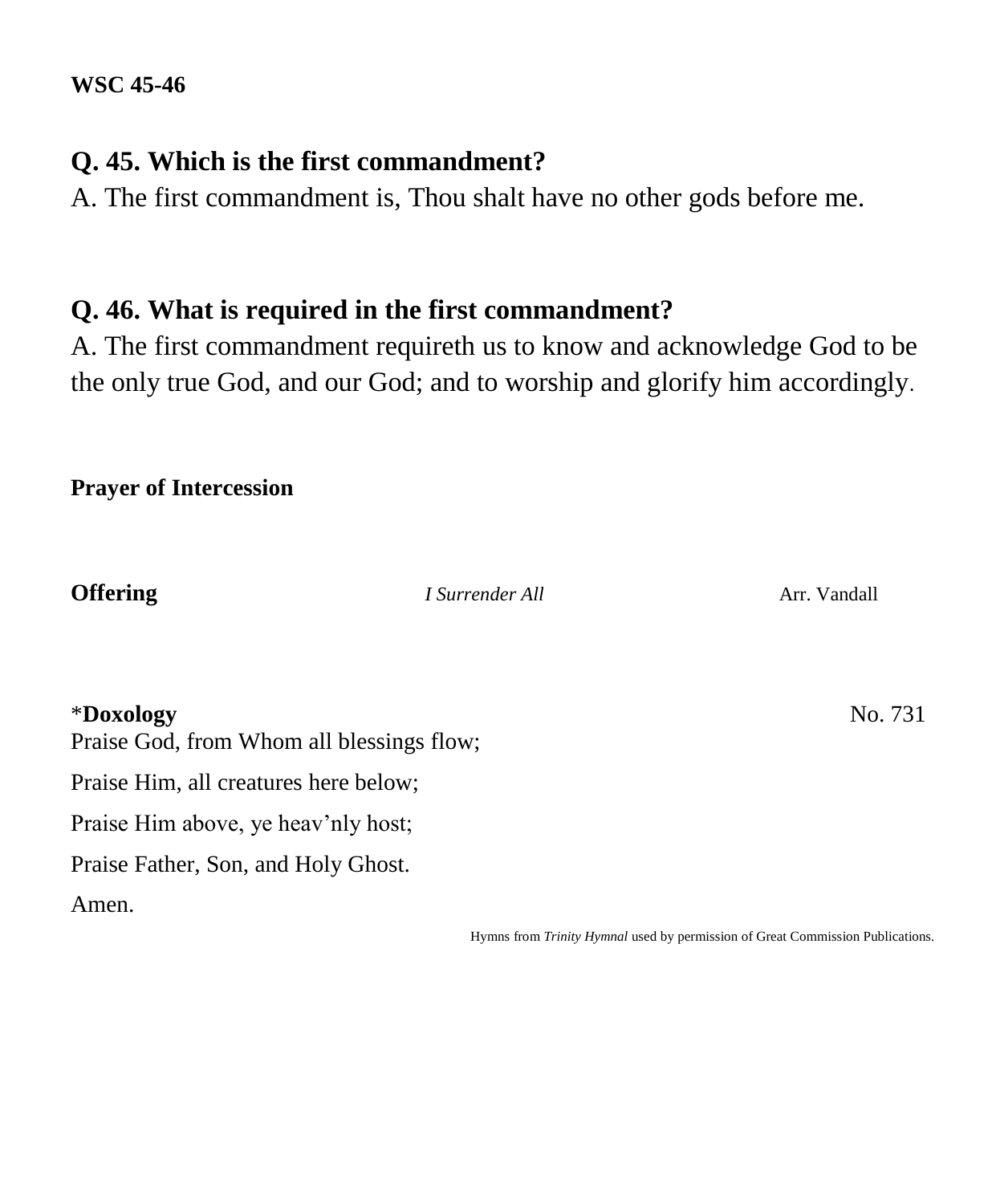### **\*Hymn of Preparation** *God, Be Merciful to Me* **No. 486**

God, be merciful to me, on thy grace I rest my plea, plenteous in compassion thou, blot out my transgressions now; wash me, make me pure within, cleanse, O cleanse me from my sin.

My transgressions I confess, grief and guilt my soul oppress; I have sinned against thy grace and provoked thee to thy face; I confess thy judgment just, speechless, I thy mercy trust.

I am evil, born in sin; thou desirest truth within. Thou alone my Savior art, teach thy wisdom to my heart; make me pure, thy grace bestow, wash me whiter than the snow.

Broken, humbled to the dust by thy wrath and judgment just, let my contrite heart rejoice and in gladness hear thy voice; from my sins O hide thy face, blot them out in boundless grace.

Gracious God, my heart renew, make my spirit right and true; cast me not away from thee, let thy Spirit dwell in me; thy salvation's joy impart, steadfast make my willing heart.

 Sinners then shall learn from me and return, O God, to thee; Savior, all my guilt remove, and my tongue shall sing thy love; touch my silent lips, O Lord, and my mouth shall praise accord.

Hymns from *Trinity Hymnal* used by permission of Great Commission Publications.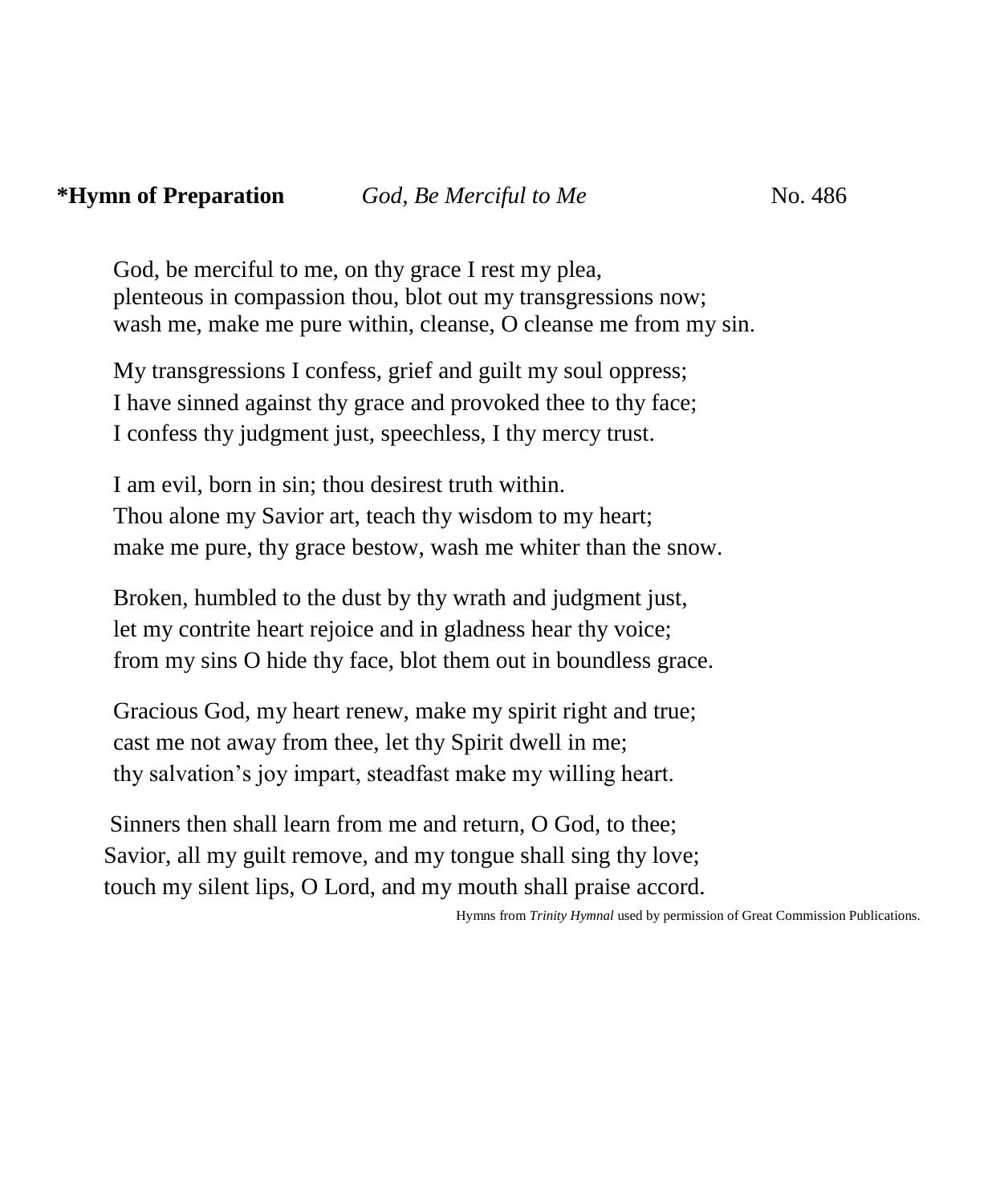**Sermon** *Your Word is Truth* Luke 16:19-31

- 1. An Eternal Lens, vv. 19-23
	- a. 2 men: A rich man and Lazarus…deliberate comparison
		- i. Rich man is powerful (v. 19, purple AND fine linen), healthy, well fed, lots of friends (feasted, sumptuously)
		- ii. Lazarus was disabled (v. 20, had to be carried), ill (sores), starving (desired scraps)
		- iii. The radical reversal, v. 22-23
			- 1. Names
			- 2. Family
			- 3. Eternity
- 2. The Tormentor of Hell, vv. 24-26
	- a. Westminster Larger Catechism Question 7: What is God? Answer: God is a Spirit, in and of himself infinite in being, glory, blessedness, and perfection; all-sufficient, eternal, unchangeable, incomprehensible, everywhere present, almighty, knowing all things, most wise, most holy, most just, most merciful and gracious, long-suffering, and abundant in goodness and truth.
	- b. Hell is the full presence of God without a mediator.
	- c. Exodus 33:17-23; Isaiah 6:1-5; Joshua 5:13
	- d. v. 24, The rich man never tries to get himself out of Hell, he only ever tries to get Lazarus in…
- 3. The Necessity of God's Word, vv. 27-31
	- a. The power to save
	- b. Moses and the prophets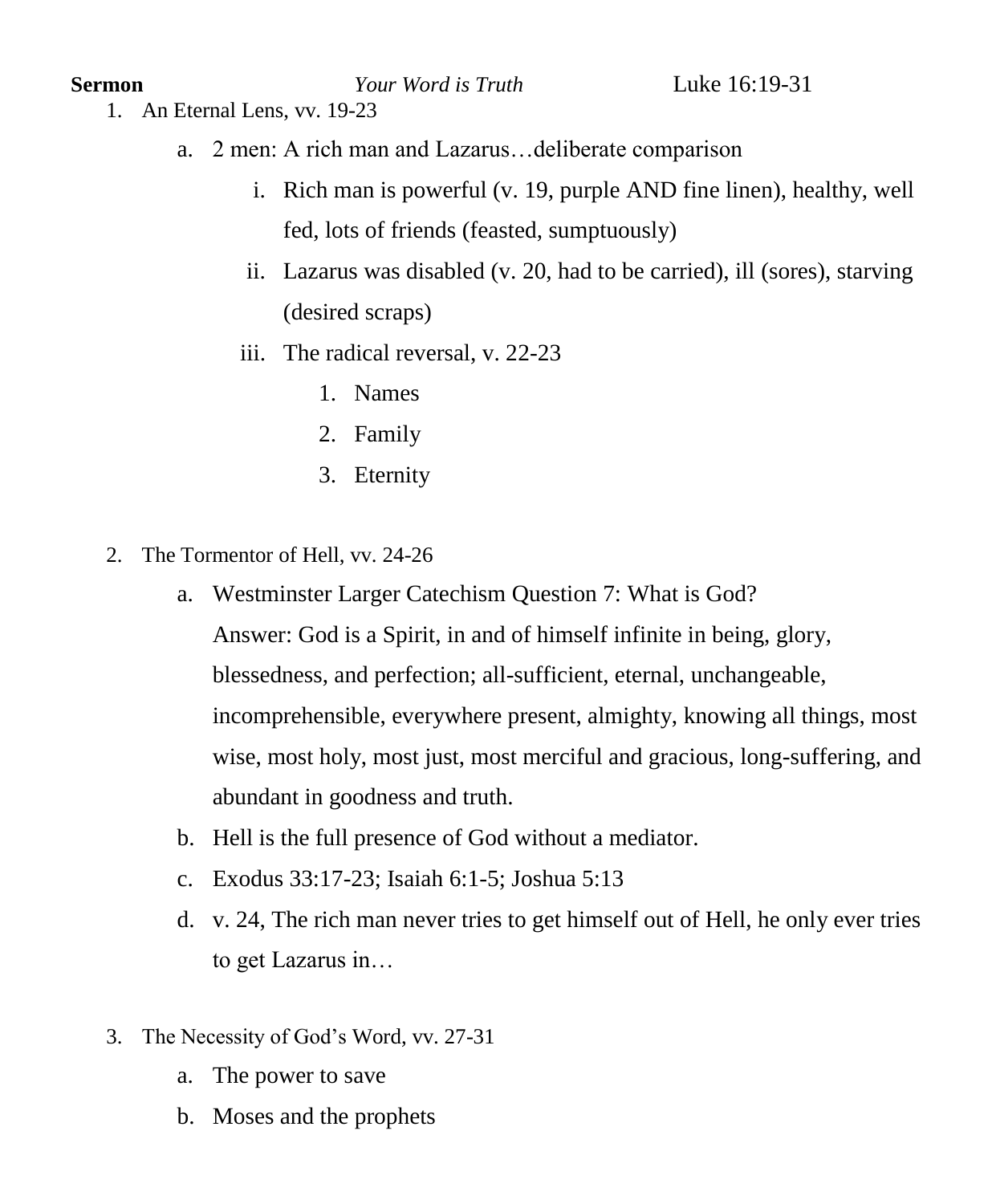#### **Questions:**

- **1.** How does eternity reorient our focus in this life? How does it help you value things like money, time, and family?
- **2.** Do you ever think about or talk about Hell? Why or why not?
- **3.** What role does Hell play in our evangelism efforts? Should it play a more prominent role? Why or why not?
- **4.** How necessary is the Word of God to our salvation? What's the significance of 'hearing' God's Word in v. 31?

# **\*Hymn of Response** *When the Roll Is Called Up Yonder*No. 541

When the trumpet of the Lord shall sound and time shall be no more, and the morning breaks, eternal bright and fair; when the saved on earth shall gather over on the other shore, and the roll is called up yonder, I'll be there.

Refrain (Women):

When the roll  $\equiv$  is called up yonder; when the roll  $\equiv$  is called up yonder, when the roll is called up yonder; when the roll is called up yonder, I'll be there.

Refrain (Men):

\_\_\_\_ When the roll is called up yonder I'll be there.

\_\_\_\_ When the roll is called up yonder I'll be there.

When the roll is called up yonder;

When the roll is called up yonder, I'll be there.

On that bright and cloudless morning when the dead in Christ shall rise,

and the glory of His resurrection share;

when His chosen ones shall gather to their home beyond the skies,

and the roll is called up yonder, I'll be there. (Refrain above)

Let us labor for the Master from the dawn till setting sun,

let us talk of all His wondrous love and care;

then when all of life is over, and our work on earth is done,

and the roll is called up yonder, I'll be there. (Refrain above)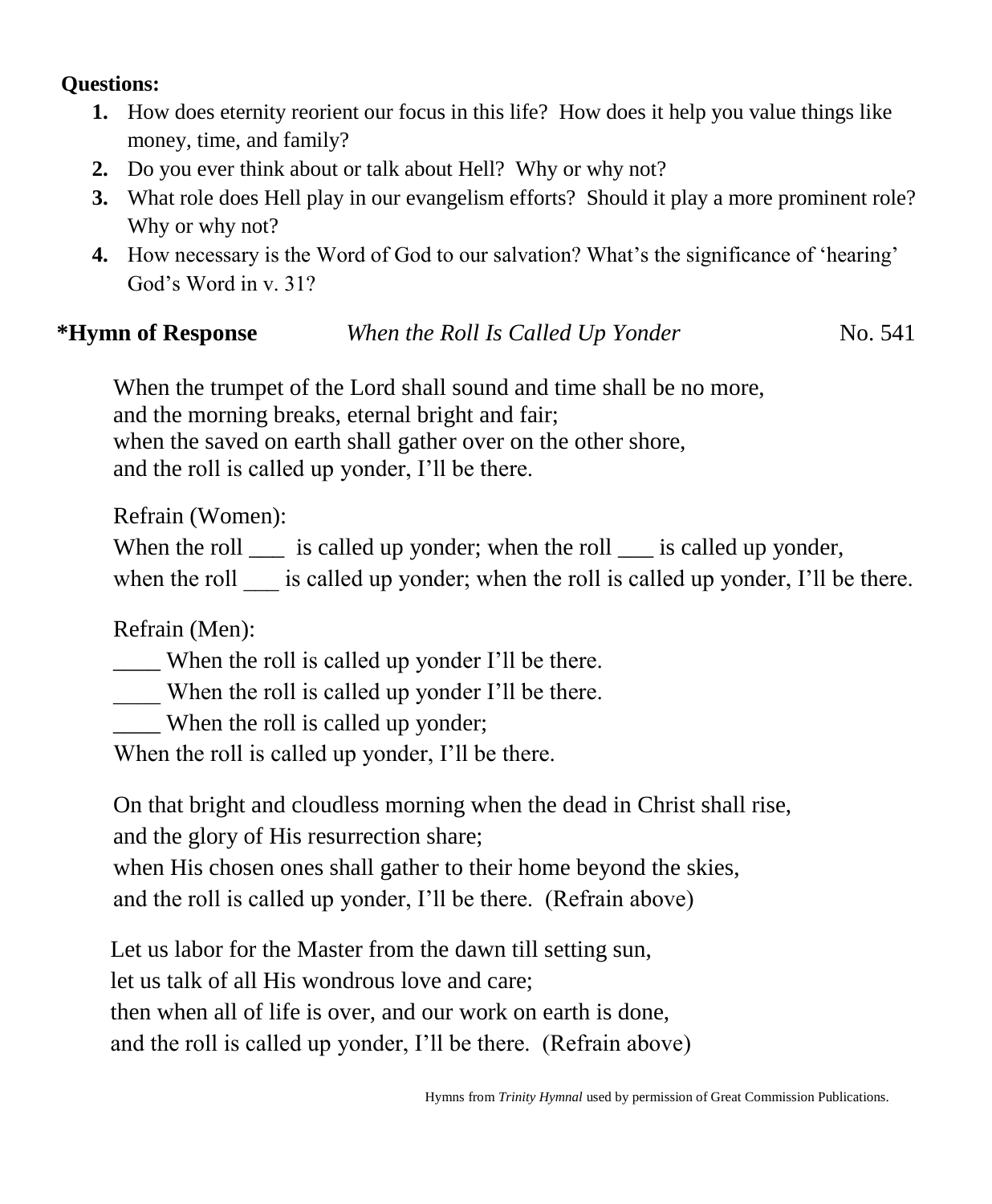# **\*Benediction**

# **\*Gloria Patri** No. 735 Glory be to the Father, and to the Son, and to the Holy Ghost; as it was in the beginning, is now, and ever shall be, world without end. Amen, amen.

Hymns from *Trinity Hymnal* used by permission of Great Commission Publications.

| <i>*Postlude</i>                             |                                       | No.296                                |                                                                                                                         |  |
|----------------------------------------------|---------------------------------------|---------------------------------------|-------------------------------------------------------------------------------------------------------------------------|--|
|                                              | * Congregation: Please stand as able. |                                       |                                                                                                                         |  |
| Piano & Guitar<br><b>Intercessory Prayer</b> |                                       |                                       | Chris Erickson<br>Yon Lindborg                                                                                          |  |
|                                              |                                       | <b>Weekly Calendar</b>                |                                                                                                                         |  |
|                                              | <b>DATE</b>                           | <b>TIME</b>                           | <b>EVENT</b>                                                                                                            |  |
| <b>SUN 7/25</b>                              | 10:30 AM                              | <b>Worship Service</b>                | (available YouTube & Facebook)                                                                                          |  |
| <b>THUR 7/29</b>                             | 11:00 AM                              | <b>Brunch @ Viking Chili Bowl</b>     |                                                                                                                         |  |
| <b>SAT 7/31</b>                              | 3:00 PM                               | <b>Ice Cream Social</b>               |                                                                                                                         |  |
| <b>SUN 8/1</b>                               | 10:30 AM                              | <b>Worship Service</b>                |                                                                                                                         |  |
| <b>SUN 8/8</b>                               | 10:30 AM                              | <b>Worship Service- LORD's Supper</b> | (available YouTube & Facebook)<br>$\ell$ = = = :1 = 1.1 = $\Delta Z$ = = -T = 1. = 0. $\Gamma$ = = -1. = = 1. $\lambda$ |  |

(available YouTube & Facebook)

|                           | <b>Serving the Lord</b> |            |                     |
|---------------------------|-------------------------|------------|---------------------|
|                           | 7/25                    | 8/1        | 8/8                 |
| <b>AM Nursery</b>         | Lorrie                  | Kathleen   | Yon                 |
| <b>Greeters</b>           | Alice                   | Phyllis    | Cherie Lee          |
| <b>Treats</b>             | N/A                     | N/A        | N/A                 |
| Serve/Cleanup             | N/A                     | N/A        | N/A                 |
| <b>Audio</b>              | <b>B.</b> Armstrong     | J. Martin  | <b>B.</b> Armstrong |
| <b>Elder of the Week</b>  | Lindborg                | Gretzinger | Hrivnak             |
| <b>Deacon of the Week</b> | Jason                   | Jim        | Jason               |
| <b>Communion Prep</b>     | N/A                     | Hrivnak    | N/A                 |